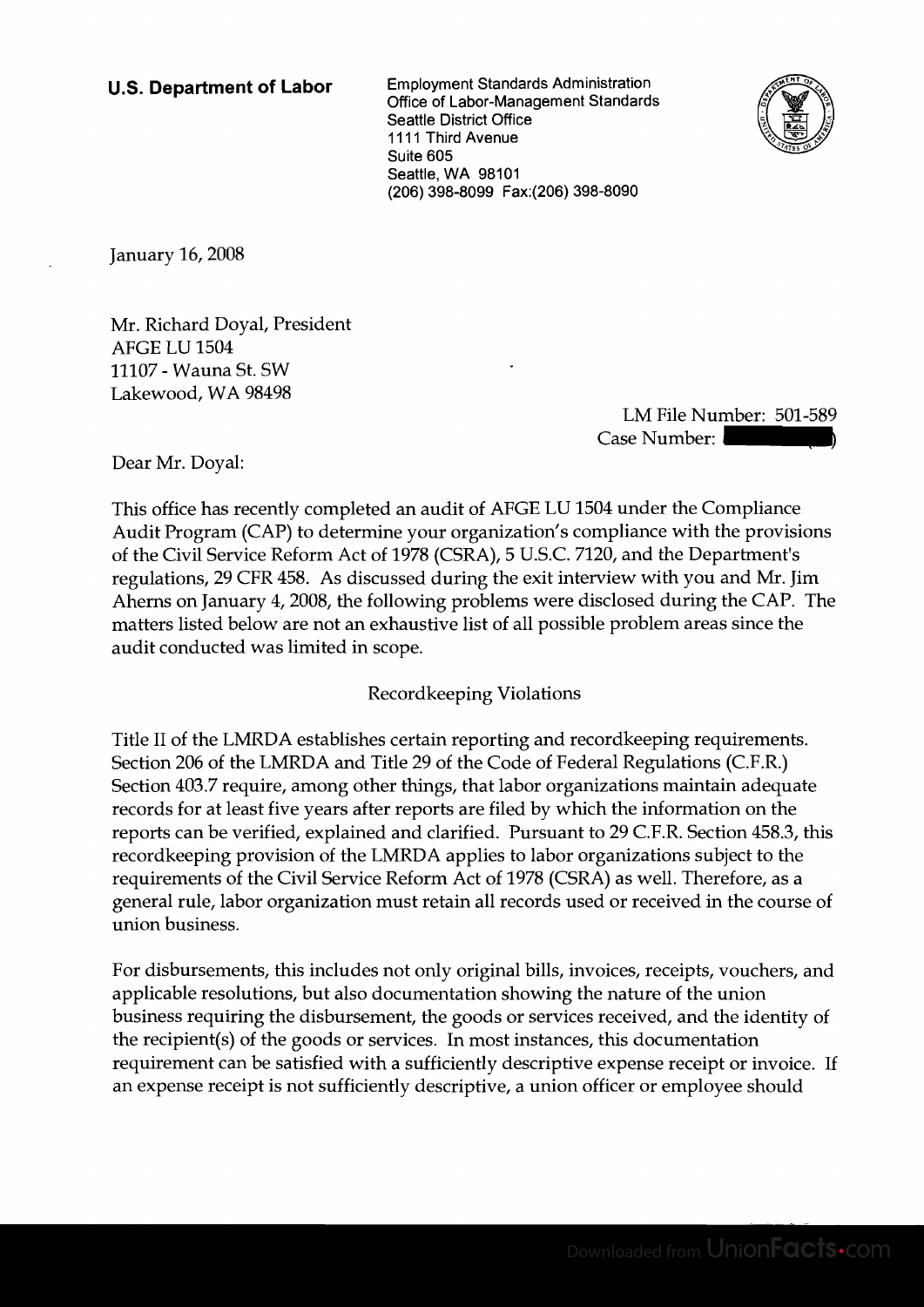write a note on it providing the additional information. For money it receives, the labor organization must keep at least one record showing the date, amount, purpose, and source of that money. The labor organization must also retain bank records for all accounts.

The audit of Local 1504's 2006 records revealed the following recordkeeping violations:

1. General Reimbursed and Debit Card Expenses

Local 1504 did not retain adequate documentation for general expenses and debit card expenses incurred by President Doyal totaling at least \$6,394. For example, 34 miscellaneous expenses for office supplies, gasoline, flowers, cell phone, food, IRS penalty, and payment to the accountant, were not properly documented with purchase receipts, invoices, or bills.

As previously noted above, labor organizations must retain original receipts, bills, and vouchers for all disbursements. The president and treasurer (or corresponding principal officers) of your union, who are required to sign your union's LM report, are responsible for properly maintaining union records.

2. Meal Expenses

Local 1504 officers failed to submit itemized receipts for three meal expenses totaling at least \$294 The union must maintain itemized receipts provided by restaurants. These itemized receipts are necessary to determine if such disbursements are for union business purposes and to sufficiently fulfill the recordkeeping requirement of LMRDA Section 206.

Local 1504 records of meal expenses did not always include written explanations of union business conducted or the names and titles of the persons incurring the restaurant charges. For example, 10 meal expenses did not include the name of attendees or purpose of union business conducted. Union records of meal expenses must include written explanations of the union business conducted and the full names and titles of all persons who incurred the restaurant charges. Also, the records retained must identify the names of the restaurants where the officers or employees incurred meal expenses.

3. Reimbursed Auto Expenses

President Doyal received reimbursement for business use of his personal vehicle but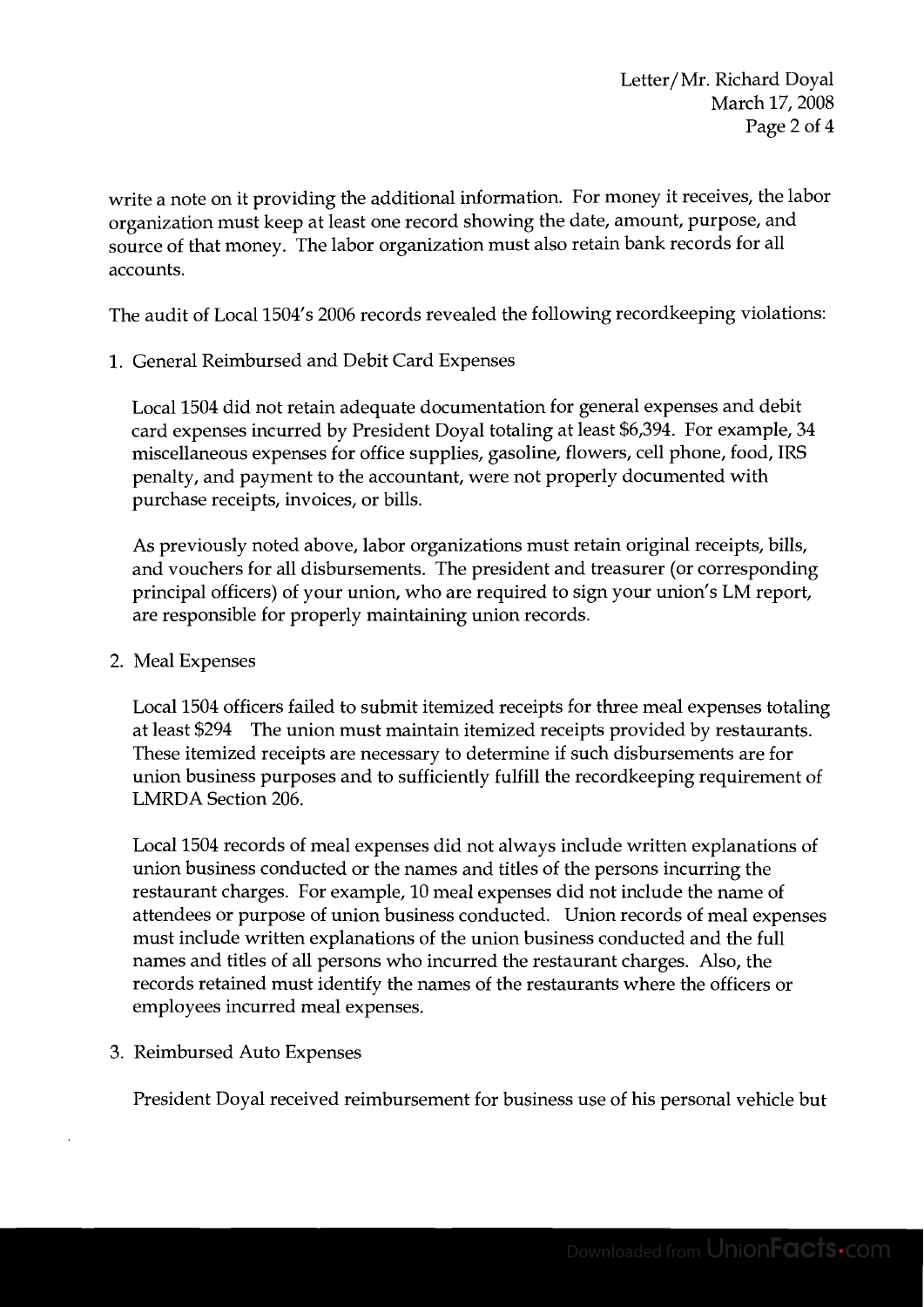Letter/Mr. Richard Doyal March 17, 2008 Page 3 of 4

did not retain adequate documentation to support payments to him totaling at least \$188 during 2006. The union must maintain records which identify the dates of travel, locations traveled to and from, and number of miles driven. The record must also show the business purpose of each use of a personal vehicle for business travel by an officer or employee who was reimbursed for auto expenses.

Based on your assurance that Local 1504 will retain adequate documentation in the future, OLMS will take no further enforcement action at this time regarding the above violations.

## Reporting Violations

Pursuant to 29 C.F.R., Section 458.3, the reporting requirement under 29 C.F.R. Section 403.2 (see Section 201(b) of the Labor-Management Reporting and Disclosure Act (LMRDA)) is made applicable to labor organizations subject to the requirements of the CSRA. This provision requires labor organizations to file annual financial reports that accurately disclose their financial condition and operations. The audit disclosed a violation of this requirement. The Labor Organization Annual Report Form LM-3 filed by Local 1504 for fiscal year ending December 31,2006, was deficient in the following area:

Disbursements to Officers (LM-3)

Local 1504 did not include some reimbursements to officers totaling at least \$419 in the amounts reported Item 24 (All Officers and Disbursements to Officers). It appears the union erroneously reported these payments in Item 48.

The union must report most direct disbursements to Local 1504 officers and some indirect disbursements made on behalf of its officers in Item 24. A "direct disbursement'' to an officer is a payment made to an officer in the form of cash, property, goods, services, or other things of value. See the instructions for Item 24 for a discussion of certain direct disbursements to officers that do not have to be reported in Item 24. An "indirect disbursement" to an officer is a payment to another party (including a credit card company) for cash, property, goods, services, or other things of value received by or on behalf of an officer. However, indirect disbursements for temporary lodging (such as a union check issued to a hotel) or for transportation by a public carrier (such as an airline) for an officer traveling on union business should be reported in ltem 48 (Office and Administrative Expense).

I am not requiring that Local 1504 file an amended LM report for 2006 to correct the